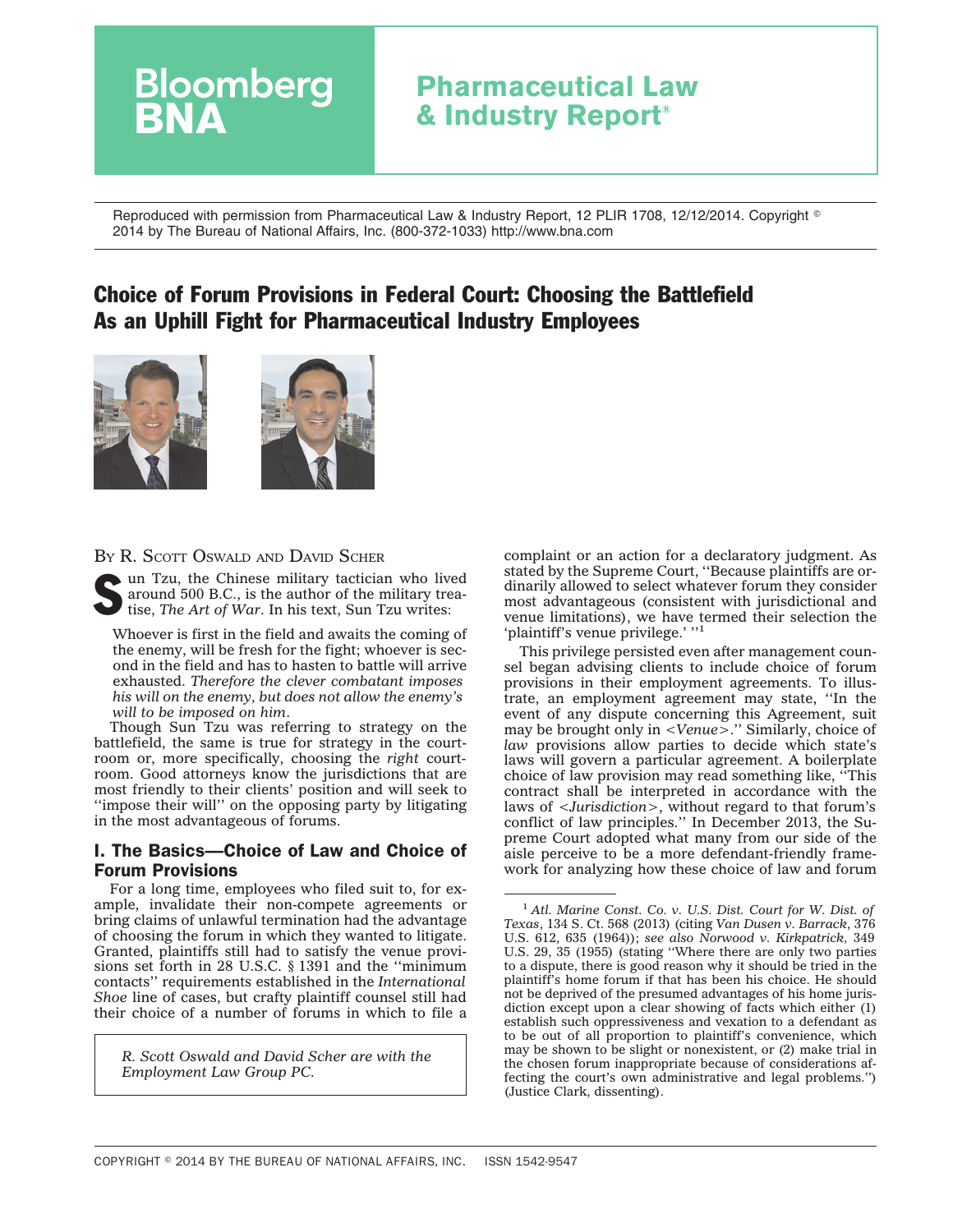provisions will impact the plaintiff's so-called ''venue privilege.''

# II. Overview of the Statutory

#### Framework—Just the Basics

Before addressing how the Supreme Court has changed the battleground and forum-selection landscape, one must first have at least a passing understanding of federal venue provisions and the manner in which cases are dismissed and transferred on the basis of venue.

As alluded to above, 28 U.S.C. § 1391 sets forth the rules for determining appropriate venue. It provides that a judicial district is appropriate for venue purposes if any defendant resides in such a venue and if all defendants are residents of that state in which the district is located.2

Alternatively, a plaintiff may file suit in a judicial district, ''in which a substantial part of the events or omissions giving rise to the claim occurred, or a substantial part of property that is the subject of the action is situated.''3 Finally, if neither of these options is available, a plaintiff may file in ''any judicial district in which any defendant is subject to the court's personal jurisdiction with respect to such action."<sup>4</sup>

When a defendant is unhappy with a plaintiff's choice of venue, she has two options: she can seek to have the case dismissed or have it transferred. The mechanics underlying transfers and dismissals depend upon whether the plaintiff originally filed suit in a proper or improper venue.

Where the plaintiff's original choice of venue was improper, the defendant can make a motion under 28 U.S.C. § 1406(a) to have the case dismissed or transferred.5 In such a scenario, the statute *requires* the district court to either dismiss or transfer the case.<sup>6</sup> Where the original venue is proper (in that it meets the requirements of § 1391), the defendant must make a motion under § 1404(a).<sup>7</sup> The court, at its discretion, then must consider both ''public interests'' and ''private interests'' in determining whether to transfer the case. Where public interests relate primarily to the proper administration of justice and allowing ''localized controversies decided at home,'' factors relating to private interests include:

[R]elative ease of access to sources of proof; availability of compulsory process for attendance of unwilling, and the cost of obtaining attendance of willing, witnesses; possibility of view of premises, if view

would be appropriate to the action; and all other practical problems that make trial of a case easy, expeditious and inexpensive.8

In addition and of crucial importance to understanding the analytical shift recently adopted by the Supreme Court, courts ''must also give some weight to the plaintiffs' choice of forum.''9

Thus, a plaintiff's choice of forum—at least where such a choice was in accordance with § 1391—is due at least some deference when faced with a defendant's motion to transfer under § 1404(a). Indeed, courts long recognized that it is the party moving for the transfer (typically the defendant) that bears the burden of establishing that a forum is inconvenient and, further, that ''the plaintiff's choice of forum should rarely be disturbed.''10

### III. *Atlantic Marine* Disrupts the 'Plaintiff's Venue Privilege'

The Supreme Court's December 2013 opinion in *Atlantic Marine Construction Company v. U.S. District Court for the Western District of Texas* changed the way that courts analyze transfers under § 1404 when there is a choice of forum provision at issue. $11$ 

#### a. *Atlantic Marine* Background

By way of background, Atlantic Marine was a Virginia-based construction company that had entered into a contract to build a facility for the Army Corps of Engineers in the Western District of Texas. Atlantic Marine then entered into a subcontracting agreement with J-Crew Management, a Texas corporation, to assist with the construction. Included in the agreement was a choice of forum provision that established the Eastern District of Virginia as the appropriate jurisdiction should any issue between the parties require litigation. A billing dispute arose and, relying on the court's diversity jurisdiction, J-Crew sued Atlantic Marine in the Western District of Texas. Atlantic Marine then filed a motion to transfer the case, under both § 1406(a) and § 1404(a).

The district court first concluded that the Western District of Texas was a ''proper'' venue (indeed, the work had been performed within the district) and thus § 1404(a) was the appropriate mechanism for requesting a transfer. It then placed the burden on Atlantic Marine to show that a transfer was appropriate and weighed the previously discussed public and private factors that militated for or against a transfer. In so doing, the district court concluded that the ''forumselection clause [was] only one such factor.'' *United States ex rel. J–Crew Management, Inc. v. Atlantic Marine Constr. Co.,* 2012 WL 8499879, at 5 (W.D.Tex., Apr. 6, 2012). Ultimately, the district court held that Atlantic Marine failed to meet its burden and declined to transfer the case to the Eastern District of Virginia. The Court of Appeals for the Fifth Circuit upheld the lower

<sup>2</sup> *See* 28 U.S.C. § 1391(b)(1). <sup>3</sup> 28 U.S.C. § 1391(b)(2).

 $428$  U.S.C. § 1391(b)(3).

<sup>5</sup> Note also that such a motion may be made in conjunction with a motion to dismiss for improper venue under Federal Rule 12(b)(3). It is also important to note that, as a practical matter, courts rarely dismiss a matter under  $§ 1406(a)$  that could be properly transferred.

<sup>&</sup>lt;sup>6</sup> See 28 U.S.C. § 1406 (providing "The district court of a district in which is filed a case laying venue in the wrong division or district *shall* dismiss, or if it be in the interest of justice, transfer such case to any district or division in which it could

<sup>&</sup>lt;sup>7</sup> A key distinction between a transfer under § 1404(a) and § 1406(a) is that under § 1404(a), the court to which the matter is transferred applies the choice of law principles from the transferring court.

<sup>8</sup> *Piper Aircraft Co. v. Reyno*, 454 U.S. 235, 241, n. 6 (1981). <sup>9</sup> *Atl. Marine Const. Co.*, 134 S. Ct. 568, n. 6 (citing *Nor-*

<sup>&</sup>lt;sup>10</sup> See, e.g., Scheidt v. Klein, 956 F. 2d 963, 965 (10th Cir. 1992); *Chrystler Credit Corp v. Country Chrysler, Inc.,* 928 F.

<sup>&</sup>lt;sup>11</sup> Atl. Marine Const. Co. v. U.S. Dist. Court for W. Dist. of *Texas*, 134 S. Ct. 568 (2013).